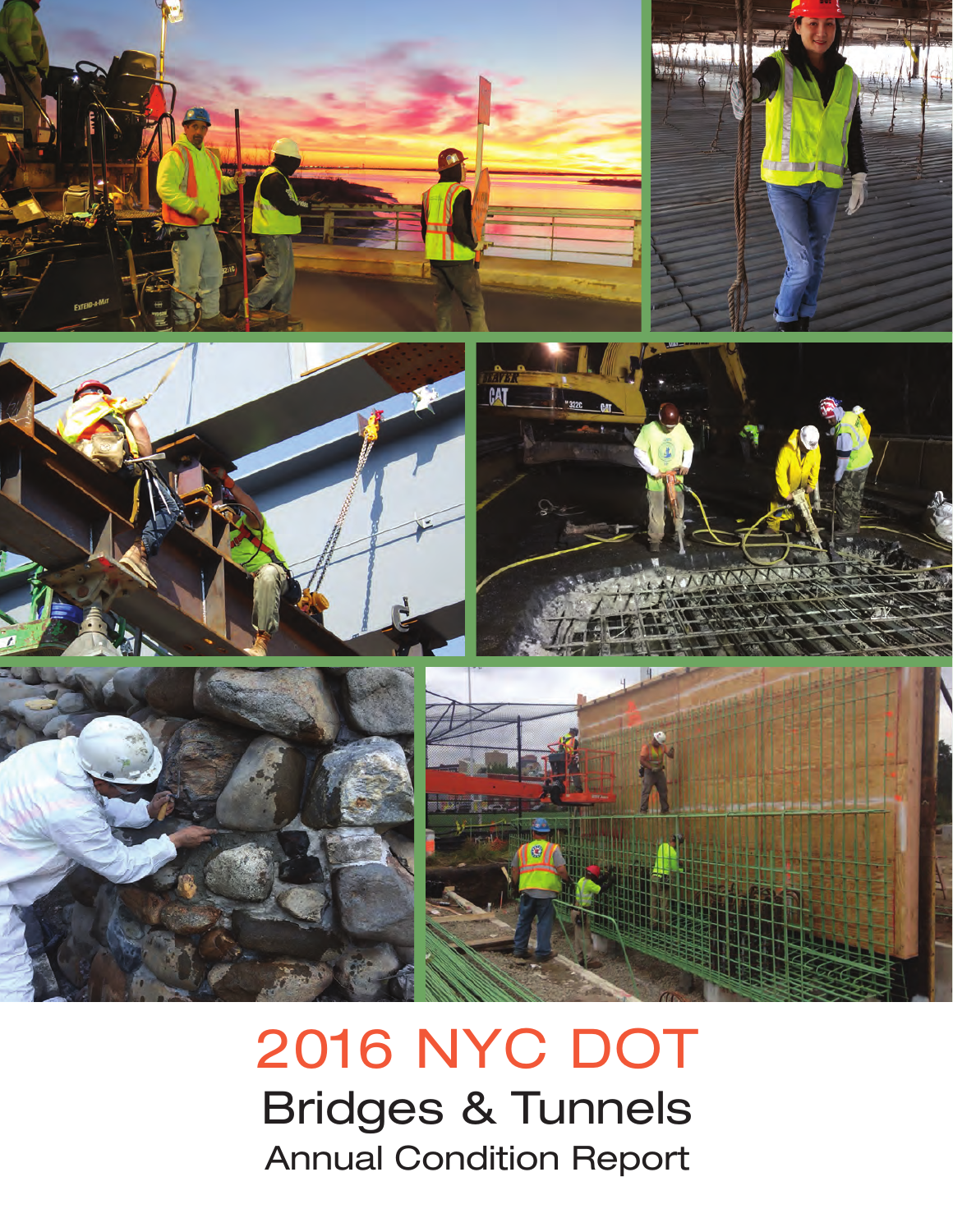# NEW YORK CITY DEPARTMENT OF TRANSPORTATION DIVISION OF BRIDGES 2016 BRIDGES AND TUNNELS ANNUAL CONDITION REPORT



Bridge Painting Crew Pausing During the Removal of Graffiti From the Plaques on the Williamsburg Bridge in October 2016 – Bridge Painters John Gallagher and Joice White, Deputy Director of In-House Painting Earlene Powell, Bridge Painters Samuel Tejeda and Konstantinos Issidoridis, Supervisor Bridge Painter Goncalo Lima, and Bridge Painter Steven Walsh in Front.. (Credit: Sammy Miraglia)

# Bill de Blasio, Mayor Polly Trottenberg, Commissioner Joseph H. Jarrin, Executive Deputy Commissioner for Strategic and Agency Services Margaret Forgione, Chief Operations Officer

# Robert O. Collyer, P.E., Chief Bridge Officer

George W. Klein, P.E., Deputy Chief Engineer, Maintenance, Inspections & Operations David B. Dunn, P.E., Deputy Chief Engineer, Bridge Capital Design & Construction Dorothy Roses, Executive Director, Management & Support Services Anilkumar Vyas, P.E., Deputy Chief Engineer, Engineering Review & Support Joannene Kidder, Chief Staff Manager/Executive Director, Community Affairs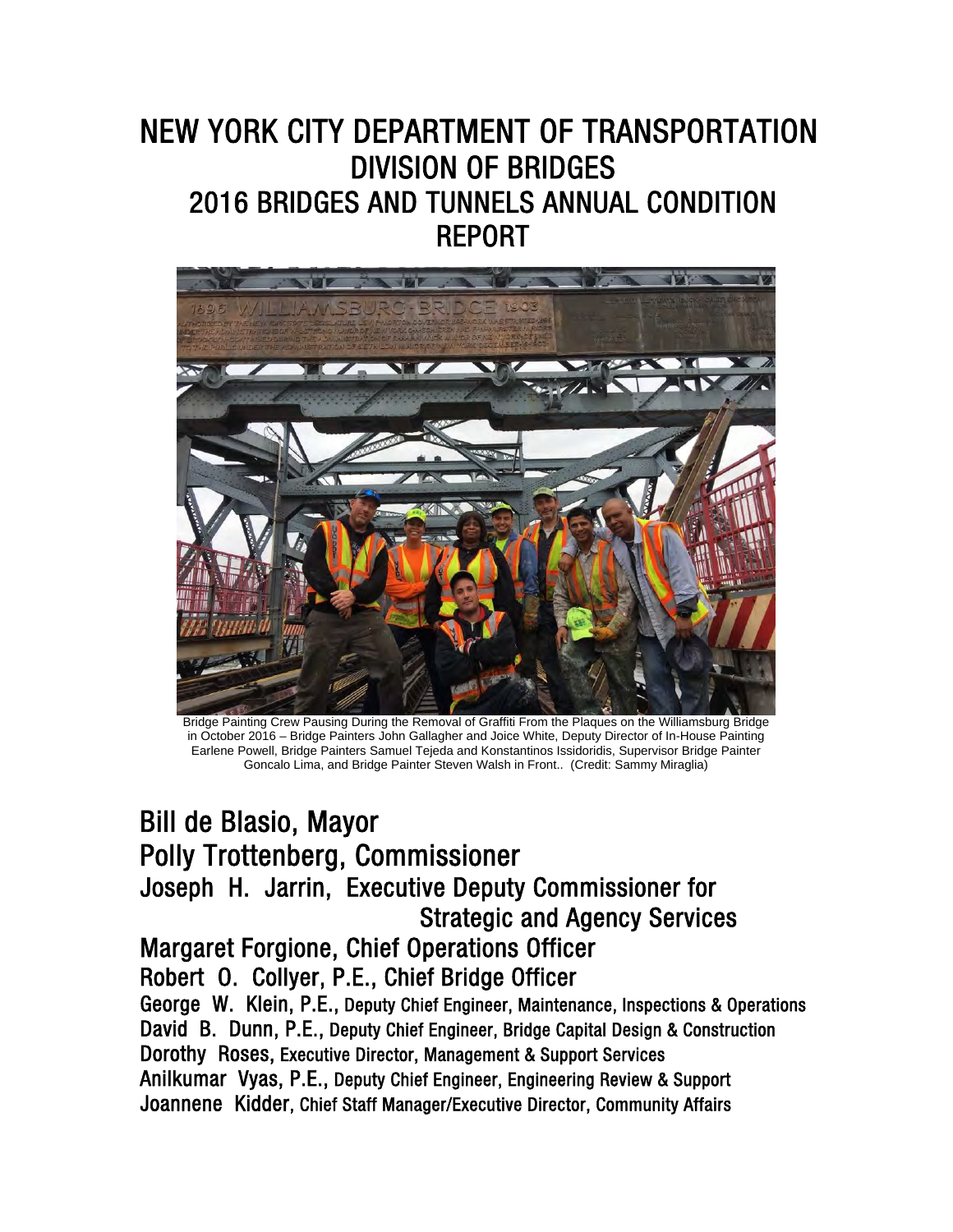| Acknowledgements                           |                                                                 |              |  |  |
|--------------------------------------------|-----------------------------------------------------------------|--------------|--|--|
| <b>Commissioner's Message</b>              |                                                                 |              |  |  |
|                                            |                                                                 |              |  |  |
| Section 1                                  | 2016 Executive Summary                                          | $\mathbf{1}$ |  |  |
| <b>Section 2</b>                           | 2016 Division Overview                                          | 4            |  |  |
| Section 3                                  | 2016 Accomplishments and Planned Projects                       |              |  |  |
|                                            | <b>Bridge Capital Design &amp; Construction</b>                 | 14           |  |  |
|                                            | <b>East River Bridges</b>                                       | 15           |  |  |
|                                            | <b>Movable Bridges</b>                                          | 34           |  |  |
|                                            | <b>Roadway Bridges</b>                                          | 56           |  |  |
|                                            | Design-Build                                                    | 125          |  |  |
|                                            | <b>Component Rehabilitation</b>                                 | 132          |  |  |
|                                            | <b>Engineering Review &amp; Support</b>                         | 154          |  |  |
|                                            | <b>Maintenance, Inspections &amp; Operations</b>                | 163          |  |  |
| Section 4                                  | 2016 Bridge Capital Program - Appendix A                        | 184          |  |  |
| Section 5                                  | 2016 Flag Conditions - Appendix B                               | 198          |  |  |
| Section 6                                  | 2016 Inventory - Appendix C                                     | 204          |  |  |
|                                            | <b>Inventory Sorted by Structure Number</b>                     | 218          |  |  |
|                                            | <b>Inventory Sorted by Borough and Community Board District</b> | 238          |  |  |
|                                            | <b>Inventory Sorted by Feature Carried</b>                      | 258          |  |  |
|                                            | <b>Staten Island Culverts</b>                                   | 278          |  |  |
| <b>Section 7</b>                           | <b>Components of the Preventive Maintenance Program</b>         | 279          |  |  |
| <b>Section 8</b>                           | Maintenance Personnel Resources - 2016 vs. 1900                 | 288          |  |  |
| <b>Section 9</b>                           | <b>Bridge Inspection Equipment List</b>                         | 290          |  |  |
| Section 10                                 | 2016 Personnel Recognition and Service Awards                   | 291          |  |  |
| <b>Section 11</b>                          | 2016 Glossary of Bridges                                        | 294          |  |  |
| Section 12                                 | <b>Suggested Reading</b>                                        | 322          |  |  |
| Section 13                                 | 2016 In Memoriam                                                | 336          |  |  |
| Section 14<br>2016 Inventory Location Maps |                                                                 |              |  |  |

### **Contents**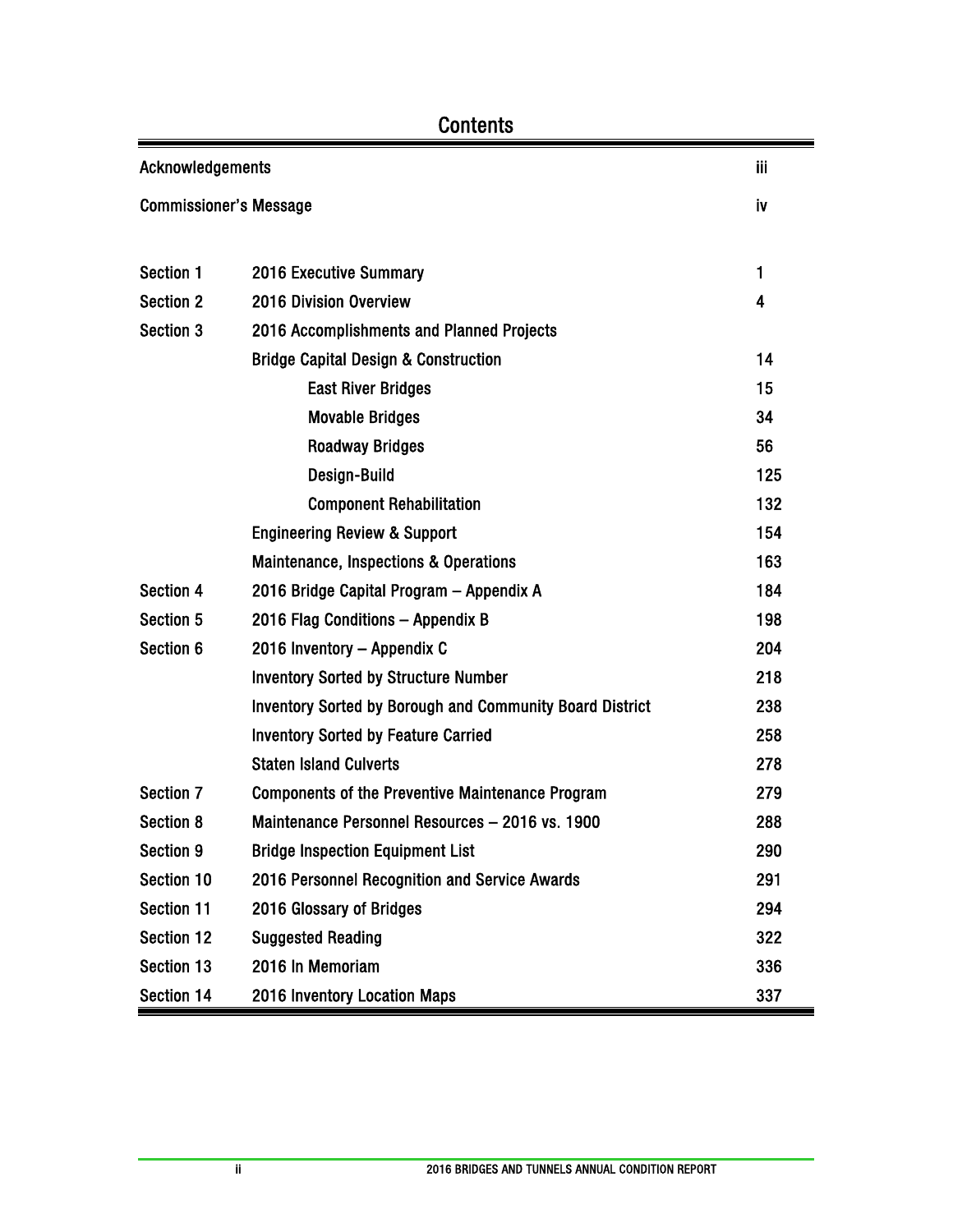#### Acknowledgements

#### Research and Analysis

For their contributions and assistance in the preparation of this report, the Division of Bridges would like to thank the following: Hasan Ahmed, Krishan Baweja, Robert Collyer, Udayakumar Dommaraju, David Dunn, Beatriz Duran, Sudhir Jariwala, Paul Kahn, George Kern, Joannene Kidder, George Klein, Kevin McAnulty, NYSDOT, Ronald Rauch, Javed Riaz, Vera Ribakove, Dorothy Roses, Paul Schwartz, Dinesh Shah, Rahul Shah, Vadim Sokolovsky, Anilkumar Vyas, Thomas Whitehouse, and Bojidar Yanev.

#### Photography

For the photographs used in this report, the Division of Bridges would like to thank the assistance of the following: Artemio Angeles, Eric Callender, Sunil Desai, Salvatore Dimuro, Wendy Feuer, Andrew Hoang, Ayman Jacob, Vishal Jariwala, Sarah Jurado, Arlindo Lima, Goncalo Lima, Lucy Pet Foundation, Daniel Malone, John Mcallister, Maria Mikolajczyk, Sammy Miraglia (MTA NYCT), Vera Ovetskaya, Eugene Parker, Earlene Powell, Paul Schwartz, Vadim Sokolovsky, Richard Solomon, Samuel Teaw, Bonny Tsang, Daniel Wynne, Bojidar Yanev, Jimmy Yeung, and Alaina Yuresko.

#### Cover Photograph

Project progress in 2016: Repairing the current Mill Basin Bridge in March, Civil Engineer Tiffany Wong on the protective shielding of the Brooklyn Bridge in May (Credit: Andrew Hoang), erecting steel of the new Mill Basin Bridge in July, exposing the old decking of the Trans-Manhattan Expressway Connector Ramp in January, cleaning the stone walls of the Highland Park Pedestrian Bridge in August, and installing formwork at Harlem River Drive at 127<sup>th</sup> Street in October.

#### Cover Design

Michele N. Vulcan, Director of Analysis – Bridges David Moidel – NYCDOT Director, and Melanie Michel – Graphic Designer, Creative Services

#### Map and Inventory Preparation

Kevin McAnulty, Director, Bridge Management Unit Fitz-Arthur Brown and Lidiya Akhmedova, Bridge Management Unit Claudio Revelo and Babu Thomas, NYSDOT Region 11

#### Report Compiled and Prepared by: Michele N. Vulcan, Director of Analysis - Bridges New York City Department of Transportation 55 Water Street, 5<sup>th</sup> Floor New York, New York 10041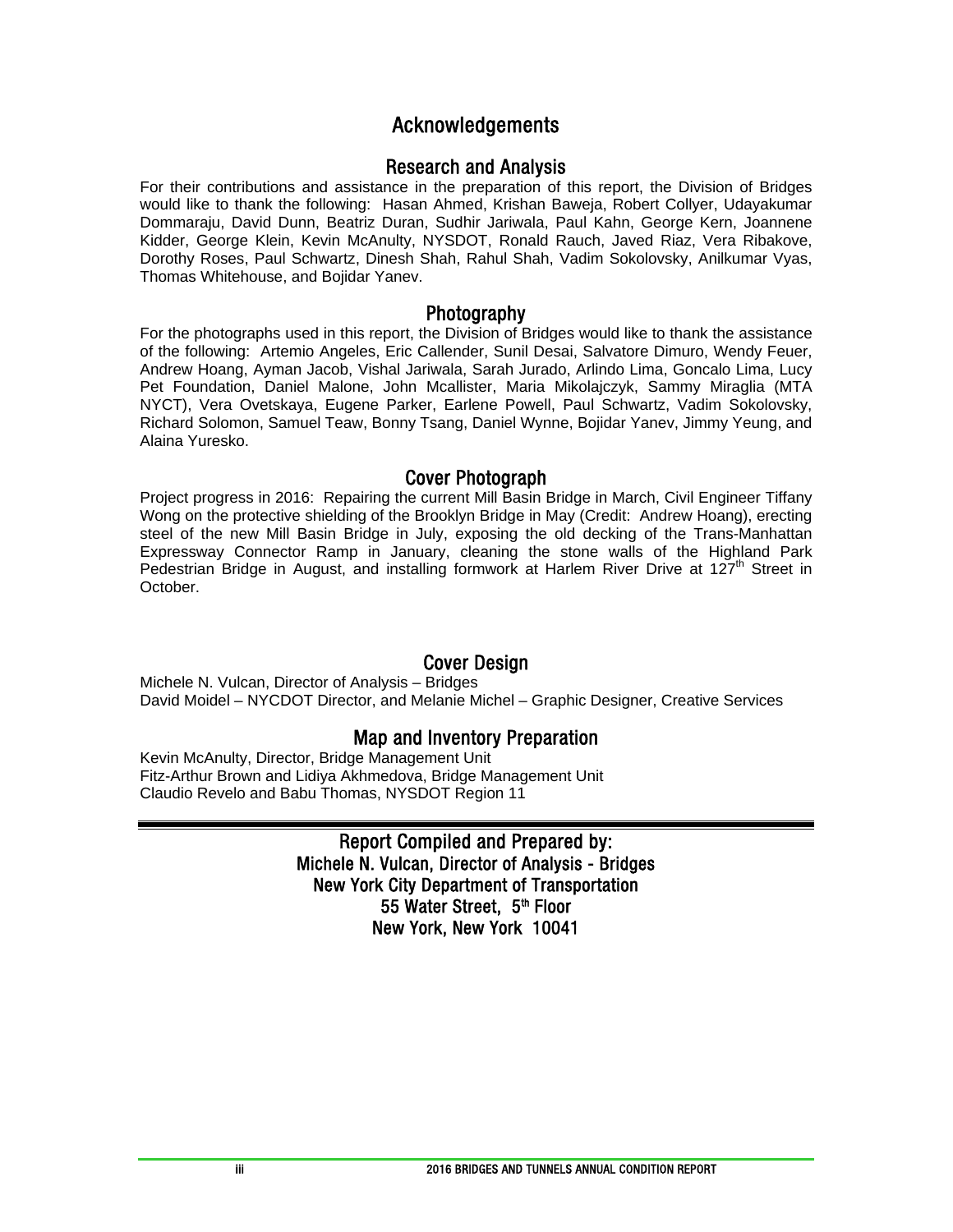#### A Message from the Commissioner



Dear Friends,

On behalf of the many dedicated men and women who staff the Division of Bridges, I am pleased to present the 2016 Edition of the New York City Department of Transportation's Annual Bridges and Tunnels Condition report as mandated under the New York City Charter. This report provides DOT with an opportunity to display the many innovations and improvements that the Division of Bridges achieved in 2016.

DOT focuses on equitable service delivery through its maintenance of critical transportation infrastructure and its commitments to safety and mobility for all New Yorkers. DOT focuses on providing all its services, including bridge maintenance, in an equitable manner.

The Division of Bridges includes 818 hard working professionals who manage the City's Capital Bridge Program, conduct bridge inspections and monitoring, and keep the entire bridge network in a state of good repair. Our inventory includes the iconic East River Bridges, Harlem River Bridges, the Belt Parkway Bridges and pedestrian bridges and elevated roadways across the five boroughs.

DOT conducts regular maintenance of its bridges to prevent decay. Regular maintenance and strategic repairs can extend the useful life of our structures, increase the interval between major rehabilitation projects, and save money over the long term. This life cycle approach to maintaining our assets also increases safety and protects against unplanned bridge closures that can disrupt the street network.

To underscore the critical importance of infrastructure investment, City, State, and Federal governments contributed more than \$5 billion to bridge reconstruction over the past years. As a result, all of our 794 bridges are rated "Fair" or above.

Several large bridge rehabilitation contracts kicked off in the summer of 2016. The Westchester Avenue Bridge, over the Hutchinson River Parkway in the Bronx, has been a persistent target of bridge strikes from trucks exceeding height limits. This \$42 million rehabilitation will provide additional clearance. The reconstruction contract for Park Avenue Tunnel in Manhattan, funded at \$28 million, also began this past summer.

The Ed Koch - Queensboro Bridge, built in 1909, carries an extraordinary daily volume of over 174,000 cars and trucks between Manhattan and Queens. This is the busiest of the East River bridges. Design is well underway for the total replacement of the Ed Koch - Queensboro's upper roadways—including the superstructure, approach roadways, barriers, and utilities—at an estimated cost of \$315 million. The agency is working closely with the MTA-NYCT to coordinate all bridge contract work with the L train tunnel closure. This effort includes scheduling pre-construction activities and complex off-site deck panel fabrication during the periods of the major tunnel closure.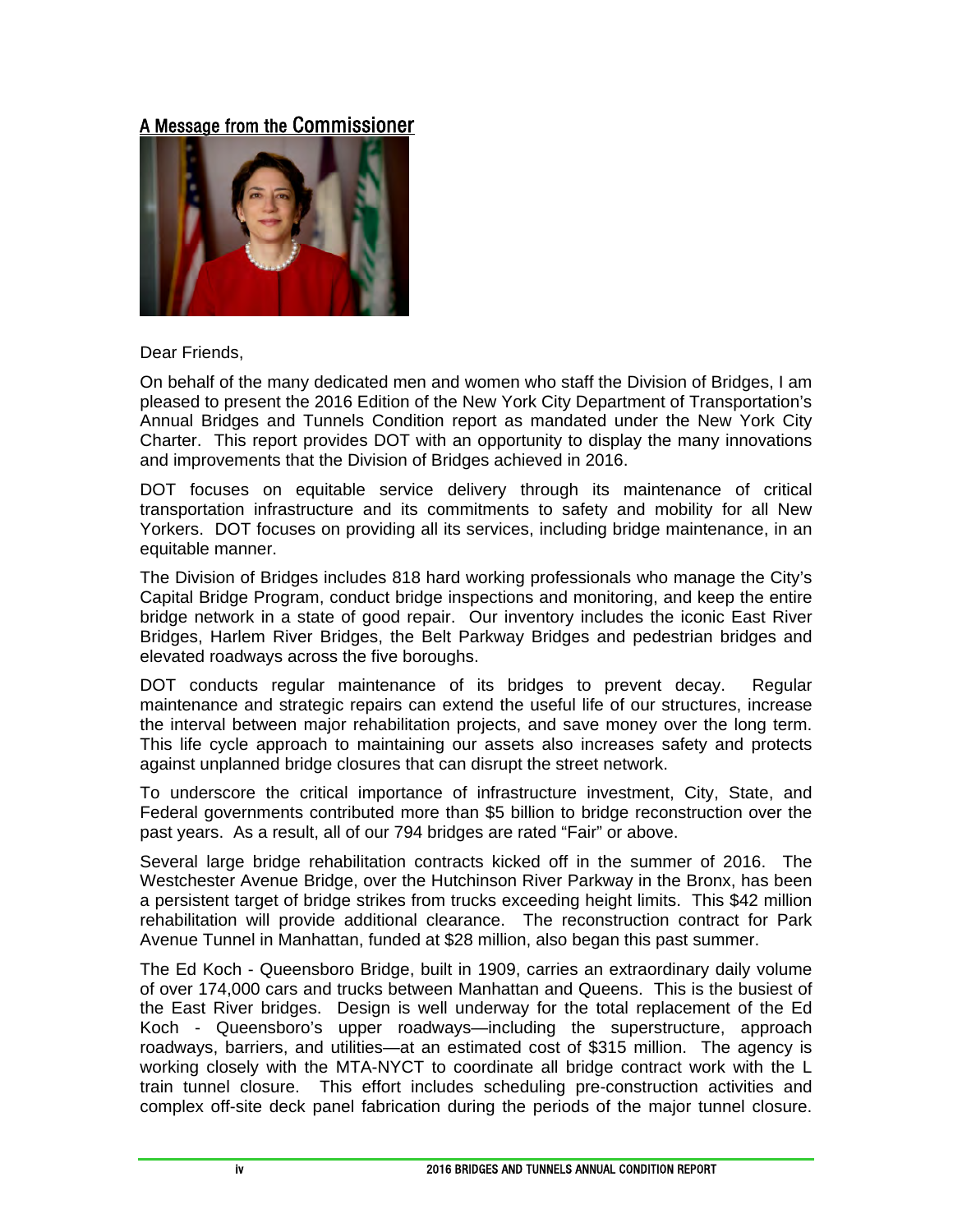The present construction plan limits traffic closures to one lane for the duration of the contract and additional single lane closures only during off-peak periods.

In Brooklyn, we are studying how to rehabilitate and reconstruct the 21 interconnected bridge structures that carry the Brooklyn Queens Expressway from Atlantic Avenue to Sands Street, including the "triple cantilever" stacked section of highway completed in 1948, topped by the iconic Brooklyn Heights Promenade. With no reconstruction work in recent history, the triple cantilever is in need of major repair with many components experiencing significant deterioration. These structures serve as Brooklyn's only interstate and one of the most heavily traveled roads in New York City. At peak hours, 18% of the Brooklyn Queens Expressway traffic is trucks, which the surrounding street network could not serve. In addition to replacing this crumbling infrastructure, the proposed project will eliminate substandard conditions and bring the roadway up to current safety standards by building wider lanes and full width safety shoulders. To reduce the project's cost by as much as \$100 million and its duration by nearly two years, DOT hopes to use the design-build procurement approach. In 2016, we hired consultants to conduct an extensive inspection of the structure, at a cost of \$8.1 million. This inspection, now complete, evaluated areas typically not accessible during the biennial NYSDOT inspections. The inspections concluded that while load ratings for the most part are acceptable, the rehabilitation/replacement project must begin now to ensure long-term safety and avoid service disruptions in the next 10-12 years.

In 2017, we will see more significant repair work for our bridge structures in greatest need including Unionport Bridge in the Bronx, Broadway Bridge over the Harlem River, and the Henry Hudson Parkway over 72<sup>nd</sup> Street.

The Unionport Bridge carries the Bruckner Expressway over Westchester Creek, is a movable bridge, one of 24 that New York City maintains and operates. The new bridge will include a widened structure and ensure a long life span. It will include a complete replacement of the movable leaf and approach spans, providing six 12-foot traffic lanes, 10-foot shoulders, and a 5-foot sidewalk and 10-foot bike lane on the south side of the bridge. There will be a new control house, new utilities, new machinery, new fender system, new street lightings and signals.

The overall State of Good repair program continues on the Brooklyn Bridge, the most iconic bridge in our inventory. On July 2, 2014, a summer thunderstorm resulted in a collapse of a portion of the granite fascia walls at Prospect Street and Washington Street in Brooklyn. During the removal of the material and the subsequent complete inspection of all of the granite walls, additional areas were identified that were compromised. All of the loose and unsecured stone was removed to a staging area for possible reinstallation. The \$20 million repair project is scheduled to begin in late 2017, and includes the removal and replacement of the remaining masonry cladding at the walls and abutments including the removal and resetting of capstones, the removal and replacement of sidewalks along the walls, and the repair of spalls on walls as necessary. During the design phase, the original stone quarry from the 1800's that sourced granite for the original construction was located and was confirmed as remaining in operation. Where possible all existing granite will be reused and where new granite is needed, as much as possible it will be sourced from this quarry.

Many other accomplishments are outlined in the pages ahead, but there is even more important work to be done. The Independent Budget Office recently reported that a significant number of bridges are now rated at the low end of "Fair", meaning their need for rehabilitation is fast approaching. All of the East River Bridges are well over 100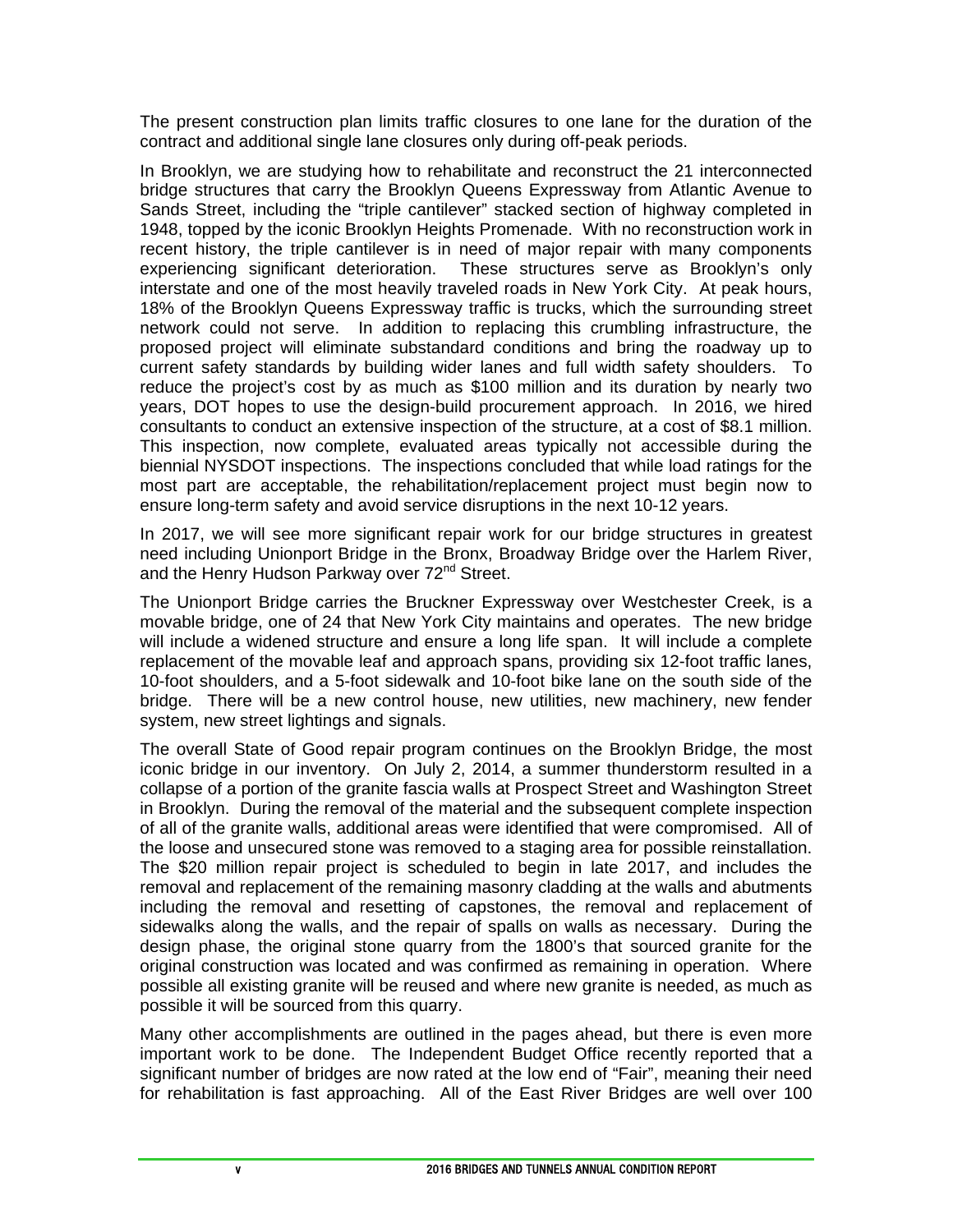years old, requiring continual care and attention. The remaining network of over 700 bridges serving neighborhoods across the city are subject to the continuing effects of heavy traffic and rough winters with long cycles of ice, snow, rain, sleet and de-icing activities. Aside from the East River and Movable Bridges, a replacement program of 16 bridges per year needs to be in place to maintain a 50 year life cycle. The current average life of our bridges exceeds 70 years. For New York City to create jobs and opportunities for our residents, and maintain its competitiveness with other leading global cities, we need to invest in our infrastructure.

Currently DOT is required to use the traditional design-bid-build process, which can be particularly time consuming and costly on large infrastructure projects. To help speed up our capital process, DOT is continuing to pursue authorization from New York State to use design-build contracting, a method of project delivery in which design and construction services are procured under one contract. By overlapping the design and construction phases, design-build increases the accountability of contractors and shortens the delivery schedule, thereby reducing schedule and budget risk for the asset owner. This approach typically achieves a time savings of one to two years when compared to the traditional procurement process. DOT estimates that use of designbuild could achieve savings of nearly \$250 million across nine bridge projects.

DOT is committed to preserving all of the City's bridges; they are crucial links in our transportation network and support millions of multi-modal trips each day. The Agency has a rich tradition of bridge design, construction, maintenance and administration, and will continue to use its resources and attract additional funds to provide safe spans that meet the needs of all 8.4 million New Yorkers.

Sincerely,

Polly Trottenberg

Commissioner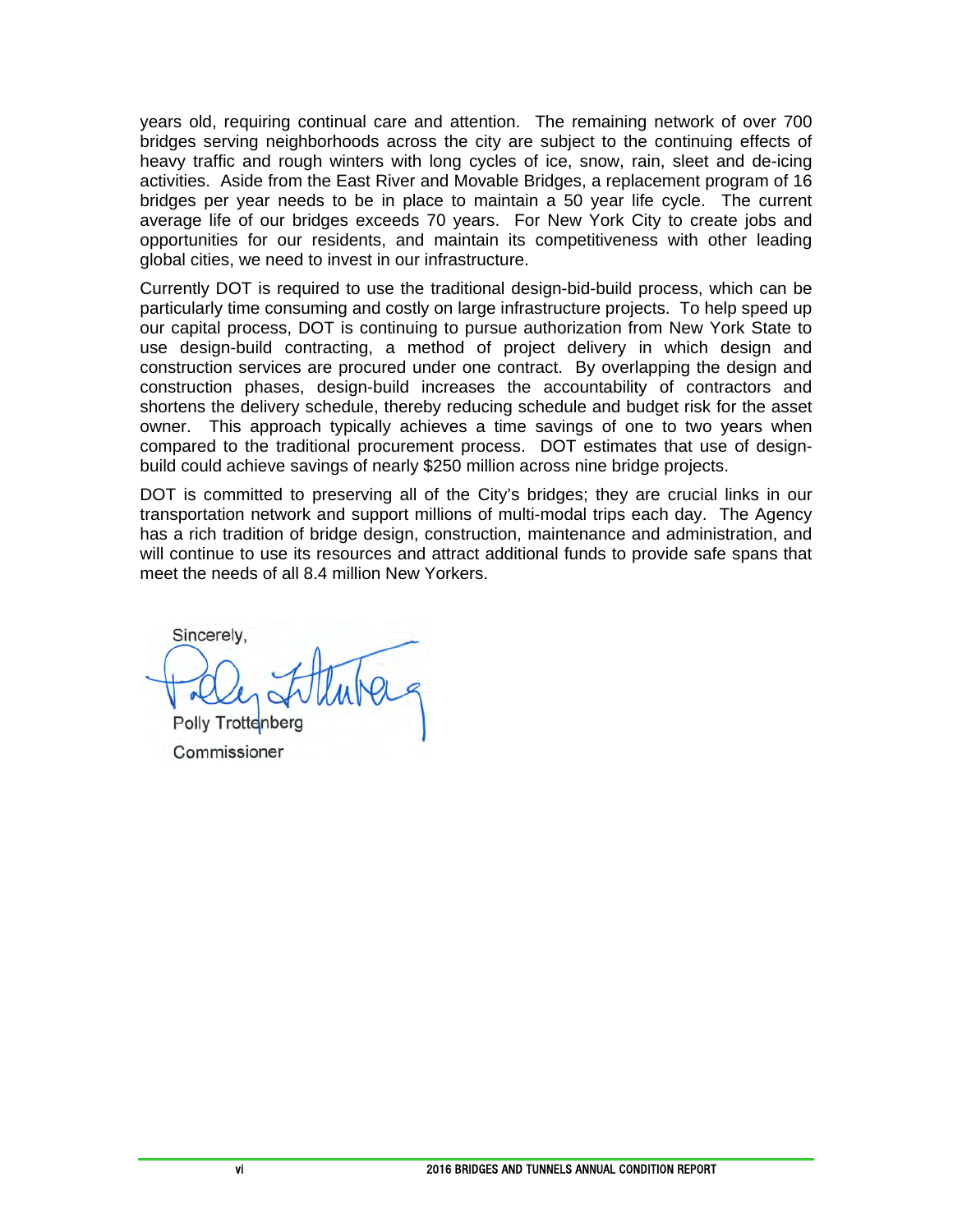#### **Inventory**

In calendar year 2016, the inventory of bridges under the jurisdiction of the Division increased to 794. NYCDOT owns, operates, and/or maintains 765 non-movable bridges, 24 movable bridges, and five tunnels. Over the past 10 years, there has been a decline to zero in the number of bridges rated "Poor," and an increase in the number of bridges rated "Good," as shown below.

|               | 2007 | 2008 | 2009 | 2010 | 2011 | 2012 | 2013 | 2014 | 2015 | 2016 |
|---------------|------|------|------|------|------|------|------|------|------|------|
| Poor          | 3    | 3    |      | 4    | 3    |      |      | 0    | 0    |      |
| Fair          | 459  | 455  | 456  | 462  | 459  | 460  | 456  | 456  | 458  | 461  |
| Good          | 215  | 213  | 209  | 207  | 215  | 212  | 217  | 221  | 228  | 224  |
| Vgood         | 111  | 116  | 116  | 113  | 109  | 114  | 114  | 111  | 102  | 107  |
| <b>Closed</b> |      |      |      |      |      |      |      |      |      | 2    |
|               |      |      |      |      |      |      |      |      |      |      |
|               |      |      |      |      |      |      |      |      |      |      |
|               | 789  | 788  | 786  | 787  | 787  | 788  | 789  | 789  | 789  | 794  |

\* In 2009, the newly "Poor" rated Hill Drive Bridge in Prospect Park was closed to vehicular traffic. In 2009, 93 of the Parks bridges accounted for 20.4% of the "Fair" rated structures. In 2013, 100 of the Parks bridges accounted for 21.9% of the "Fair" rated structures.

*!* In 2014, 104 of the Parks bridges accounted for 22.8% of the "Fair" rated structures.

#The bridge ratings reflected here are the ratings from the 2015 annual report with the exception of the bridges inspected by in-house NYCDOT forces (pedestrian bridges). The NYS bridge condition rating system is being converted to a federal system developed by AASHTO and there is no current acceptable formula to translate the results of inspections performed in 2016 into the traditional NYS ratings. The condition ratings will be updated in the 2017 annual report.

NYCDOT has no bridges rated "poor."

#### **Contract Acceleration**

Acceleration measures are a contract provision used in some reconstruction projects that is implemented through a contract pay item. This contract provision provides a mechanism to implement measures to accelerate the contractor's work to maintain critical path milestones. This provision does not apply to measures undertaken by the contractor to make up for time it lost in the progress schedule. Only the NYCDOT representative invokes this provision when the contract schedule is compromised due to unforeseen conditions during construction that are out of the contractor's control, and when it is deemed in the City's interests to accelerate.

Incentive and disincentive (I/D) clauses are another contract provision used in some reconstruction projects that are implemented through a contract pay item. Under this provision, the contractor is compensated a certain amount of money for each day if the identified work in a critical milestone is completed ahead of schedule and is assessed a deduction for each day the contract overruns the allocated time. The amounts for the I/D clauses are based upon such items as traffic safety, maintenance and road user delay costs, Resident Engineering & Inspection (REI) expenses and cost of traffic enforcement agents. These amounts are implemented in accordance with guidelines established by Federal Highway Administration (FHWA).

#### **East River Bridges Anti-Icing Program**

The Division's Anti-Icing Program uses the liquid chemical potassium acetate and aggregate chemical sodium acetate. The anti-icing fleet consists of twenty-two application trucks, five plow trucks and several smaller plows. Ten of the spray trucks are combination spray/plow trucks with a 1,000 gallon tank capacity, and five are spray-spreader/plow trucks with a 360 gallon spray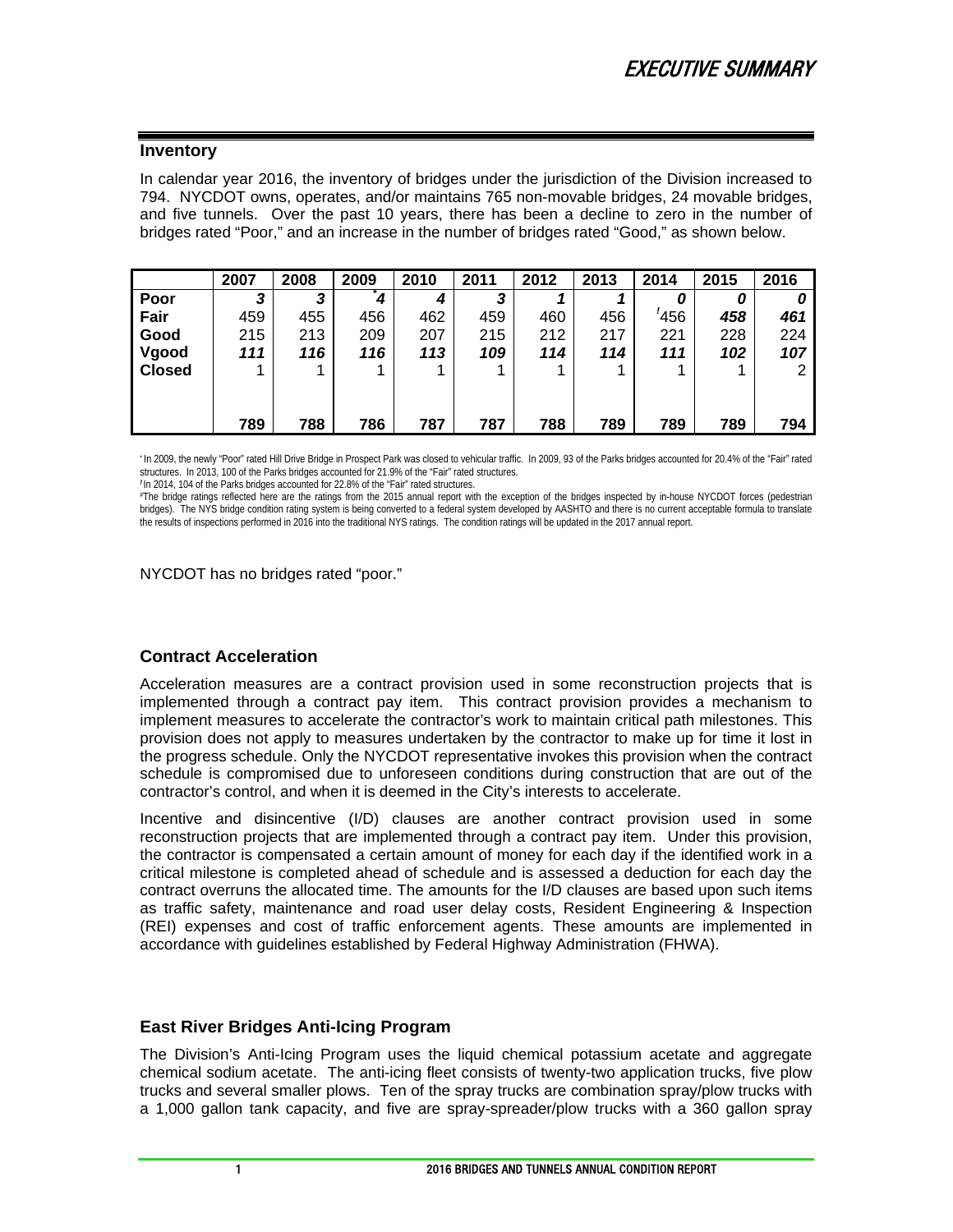capacity, and a nine cubic yard spreader capacity. There are twenty chemical storage tanks, with a total storage capacity of 114,250 gallons.

In the winter of 2015 - 2016, a total of 7,750 gallons of potassium acetate and 109 tons of sodium acetate were applied on the roadways of all four East River Bridges.



Preparing the Plows and Spray Trucks. (Credit: Thomas Whitehouse) Loading Solid Chemical for Spot Applications on the Williamsburg Bridge Walkway/Bicycle Path. (Credit: Paul Schwartz)

#### **Marine Borer Remediation**

In October 1999, the Department began a study to assess the present damage caused by marine borers as well as the potential for future damage at several waterfront DOT structures, including the supporting structures of the relieving platforms along the FDR and Harlem River Drives, and the timber piles and structures of the Carroll Street and Ocean Avenue bridges in Brooklyn. The underwater inspection of timber piles supporting the FDR Drive began on May 8, 2000. Inspection of the Brooklyn sites was conducted during the week of October 23, 2000. The inspections were completed in October 2000, and the Marine Borer Evaluation Report was published in June 2001. Using the results of the underwater inspections, preliminary plans were developed for the implementation of repairs and remediation measures to protect the structures from attack. These preliminary plans were completed in December 2001. An updated underwater inspection was performed within the limits of the proposed contract in 2009. The construction work commenced in April 2012, and was expected to be complete in August 2016. However, the construction activities will be extended to March 2017, due to site condition and change in scope.

#### **2016 Awards**

In 2016, the outstanding work of the Division was recognized by the receipt of several awards.

In March 2016, the American Council of Engineering Companies of New York selected the Manhattan Bridge Cables and Suspenders project (Contract #14) for a Diamond Award in the structural systems category in its 2016 Engineering Excellence Awards. In addition, the construction of the Belt Parkway Bridges over Paerdegat Basin was selected for a Platinum Award in the transportation category, and the Greenpoint Avenue protective coating project was selected for a Silver Award in the special projects category. The Agency also received an Award of Merit for their dedication to improving the infrastructure of New York City, including allocation of